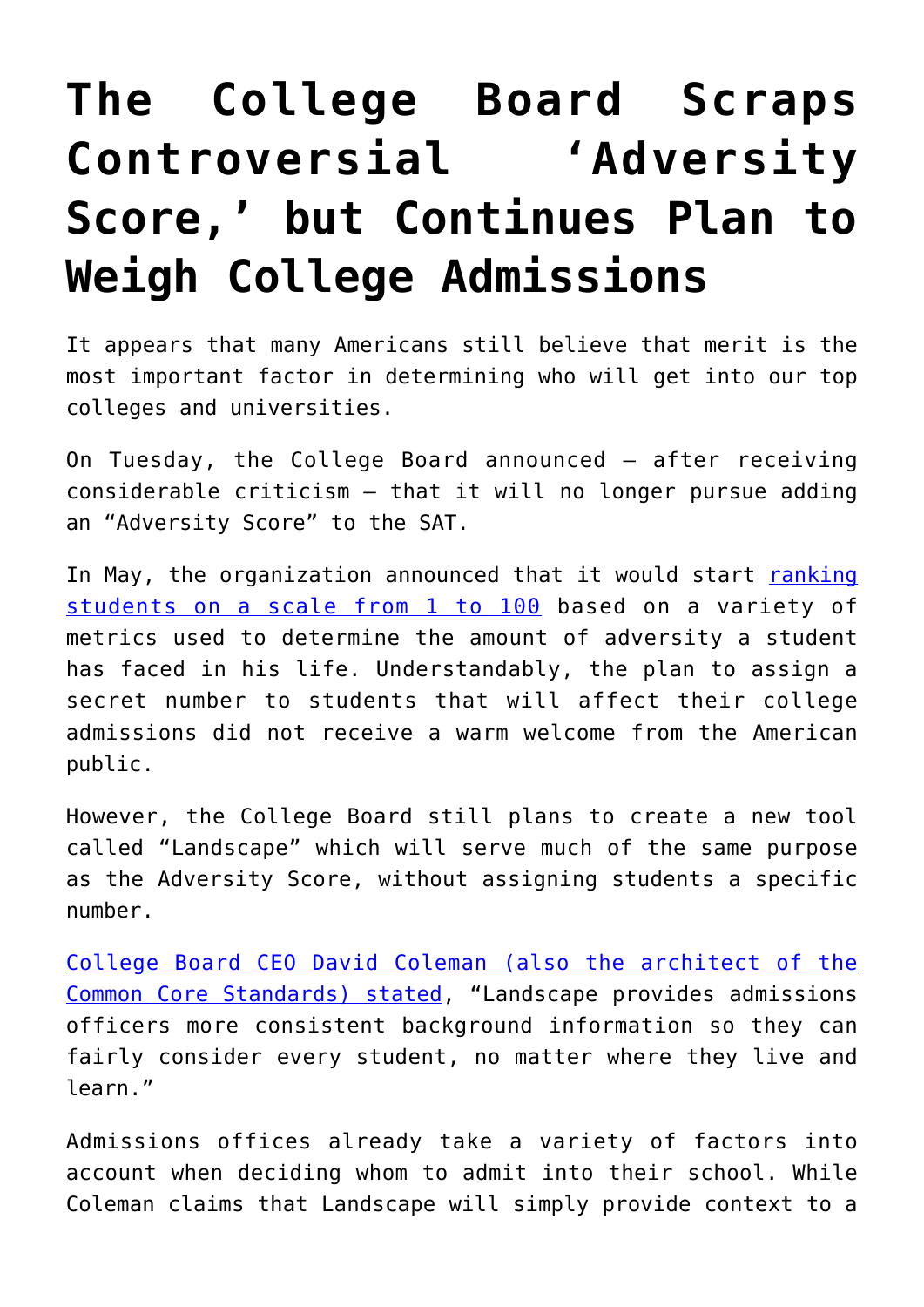student's application, the implications of this new tool will be far more pervasive than that.

One of the greatest flaws in the College Board's Adversity Score was that it tied the fate of students to their ZIP code.

Landscape will continue to rank a student's perceived difficulty based on the neighborhood that they live in for the purpose of providing greater advantage to those from particularly disadvantaged neighborhoods.

The hardships students might face in other neighborhoods – be they difficult home environments or other obstacles faced during their K-12 years – may not be captured through College Board data that relies on geography as a proxy for adversity.

While the College Board is backtracking on its plans to assign students a specific score, the organization still plans to move the college admissions process away from one that rewards students based on academic performance.

The SAT is perhaps one of the few measures left in American education meant solely to test academic aptitude regardless of a student's background.

It is certainly true that our public school system has failed to prepare many students for the SAT, higher education, or even the workforce – something that won't be remedied through Adversity Scores or related policies.

To fix this problem, policymakers should bolster state-based school choice options that would allow families to pick a school that is the right fit for their child, setting them up for long-term success.

Assigning students to a school based on their parents' ZIP code reinforces a cycle of poverty that prevents too many students from achieving their full potential.

Furthermore, Americans should be wary of a growing trend to